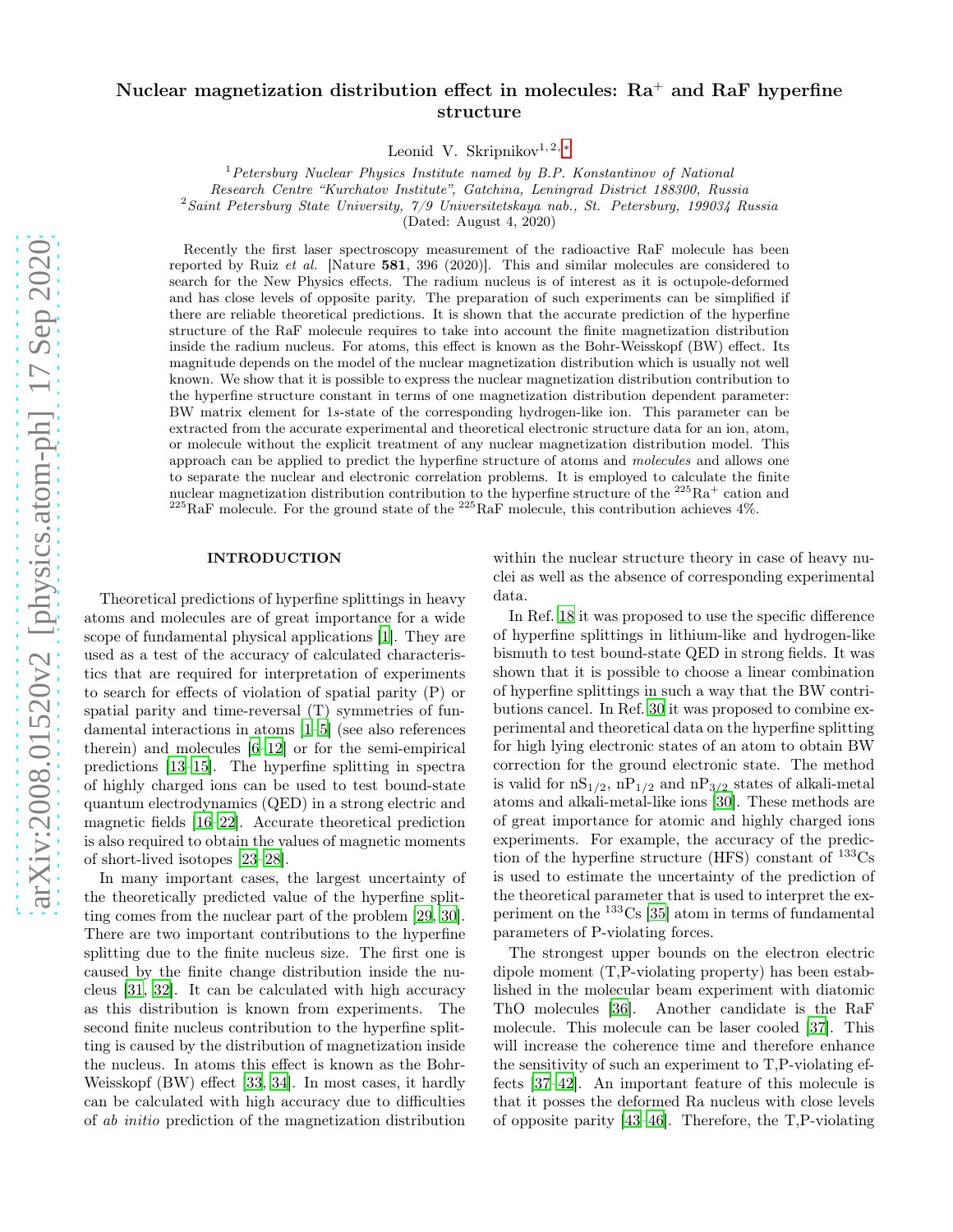effects such as the nuclear Schiff moment are strongly en-hanced [\[43,](#page-8-22) [44,](#page-8-24) [47](#page-8-25)[–49\]](#page-8-26). The most elaborated calculation of the nuclear Schiff moment has been performed for the  $225$ Ra isotope [\[50\]](#page-9-0).

Recently, the first laser spectroscopy measurement of the RaF molecule has been performed [\[42\]](#page-8-21). It is expected that further experimental study of the molecule will allow one to measure magnetic dipole hyperfine constants [\[51\]](#page-9-1). Interpretation of such an experiment can be simplified if the accurate theoretical prediction of the HFS constants for RaF is available.

Interpretation of the experiments with heavy-atom molecules to search for T,P-violating or P-violating effects requires high-precision calculations of a number of molecular constants that are required to express the observed effect in terms of fundamental properties of the nucleus and electron [\[4,](#page-8-27) [11,](#page-8-28) [52](#page-9-2)[–58\]](#page-9-3). These constants cannot be measured. Therefore, to test the accuracy of their calculation one usually compares the theoretical value of the hyperfine structure constant with the experimental one. All the above characteristics are mainly determined by the behavior of the valence wavefunction of the molecule in the vicinity of the heavy-atom nucleus. However, there was no systematic attempt to take into account the BW contribution in such recent accurate calculations for the molecules of interest. In Ref. [59](#page-9-4) there was an attempt to treat the BW contribution to the hyperfine structure of small molecules within the gaussian distribution model of the nuclear magnetization using the density functional electronic structure calculations.

In the present paper, we develop a method that can be employed to treat the finite nuclear magnetization distribution effect in atoms and *molecules* if the corresponding (nonzero) atomic or molecular data are known for one of the electronic states with sufficient accuracy. This method considers a general model of the magnetization distribution inside a nucleus, i.e. without using any particular model such as uniformly magnetized ball, gaussian-distributed magnetization model, etc. The proposed method is applied to predict hyperfine structure constants for the  $^{225}\mathrm{RaF}$  molecule and the  $^{225}\mathrm{Ra^+}$  cation in the ground and low-lying excited states within the 4 component relativistic coupled cluster theory. The <sup>225</sup>Ra isotope has the nuclear spin equal to 1/2 and has only a magnetic dipole hyperfine structure, i.e. does not exhibit a quadrupole one. This is important from the experimental point of view to unambiguously extract the magnetic hyperfine dipole interaction [\[51\]](#page-9-1).

### **THEORY**

For the nucleus with the spin  $I$  and the nuclear g−factor the nuclear magnetic dipole moment is

$$
\mu = gI\mu_N,\tag{1}
$$

where  $\mu_N = \frac{e\hbar}{2m_p c}$  is the nuclear magneton, e is the elementary charge,  $\hbar$  is the Planck constant and  $m_p$  is the proton mass.

To treat the nuclear magnetization distribution inside the finite nucleus one can use the following substitution [\[29](#page-8-11), [60](#page-9-5), [61](#page-9-6)]:

<span id="page-1-2"></span>
$$
\mu \to \mu(r) = \mu F(r). \tag{2}
$$

The function  $F(r)$  takes into account the nuclear magnetization distribution inside the finite nucleus. In the point magnetic dipole moment approximation  $F(r) = 1$ . The expressions for different models can be found elsewhere [\[59](#page-9-4)[–61\]](#page-9-6).

The hyperfine interaction of the magnetic moment  $\mu$ of a given nucleus with electrons is described by the following one-electron operator:

$$
h^{\text{HFS}} = \sum_{i} \frac{\boldsymbol{\mu} \cdot [\mathbf{r}_i \times \boldsymbol{\alpha}_i]}{r_i^3} F(r_i) = (\boldsymbol{\mu} \, \boldsymbol{T}),\tag{3}
$$

where

<span id="page-1-1"></span>
$$
T = \sum_{i} \frac{[\mathbf{r}_i \times \boldsymbol{\alpha}_i]}{r_i^3} F(r_i), \tag{4}
$$

 $\alpha$  are Dirac's matrices:

$$
\alpha = \left(\begin{array}{cc} 0 & \sigma \\ \sigma & 0 \end{array}\right),\tag{5}
$$

 $\sigma$  are Pauli matrices and  $\mathbf{r}_i$  is the radius-vector of the electron  $i$  with respect to the position of the considered nucleus.

For a linear diatomic molecule, one can introduce the HFS constant  $A_{\parallel}$  associated with the nucleus K as:

<span id="page-1-0"></span>
$$
A_{||}(K) = \frac{\mu_K}{I\Omega} \langle \Psi_{\Omega} | \sum_{i} \left( \frac{\mathbf{r}_{iK} \times \alpha_i}{r_{iK}^3} \right)_{z} F(r_{iK}) | \Psi_{\Omega} \rangle (6)
$$

$$
= \frac{\mu_K}{I\Omega} \langle \Psi_{\Omega} | T_z(K) | \Psi_{\Omega} \rangle , (7)
$$

where  $\mathbf{r}_{iK}$  is the radius-vector of electron i with respect to the nucleus K and  $\Omega$  is the projection of the total electronic angular momentum on the internuclear axis z.

For a molecule in the electronic state with  $|\Omega| = 1/2$ one introduces also the  $A_{\perp}$  constant:

$$
A_{\perp}(K) = \frac{\mu_K}{I\Omega} \left\langle \Psi_{\Omega=+1/2} \Big| \sum_{i} \left( \frac{\mathbf{r}_{iK} \times \alpha_i}{r_{iK}^3} \right)_+ F(r_{iK}) \Big| \Psi_{\Omega=-1/2} \right\rangle . (8)
$$

where the  $V_+$  component of some vector **V** means  $V_+$  =  $V_x + iV_y$ . In the present paper we assume that the relative phase of  $\Psi_{\Omega=+1/2}$  and  $\Psi_{\Omega=-1/2}$  wavefunctions is chosen in such a way that the matrix element of the total electronic angular moment  $\langle \Psi_{\Omega=+1/2} | J_+ | \Psi_{\Omega=-1/2} \rangle$ is positive.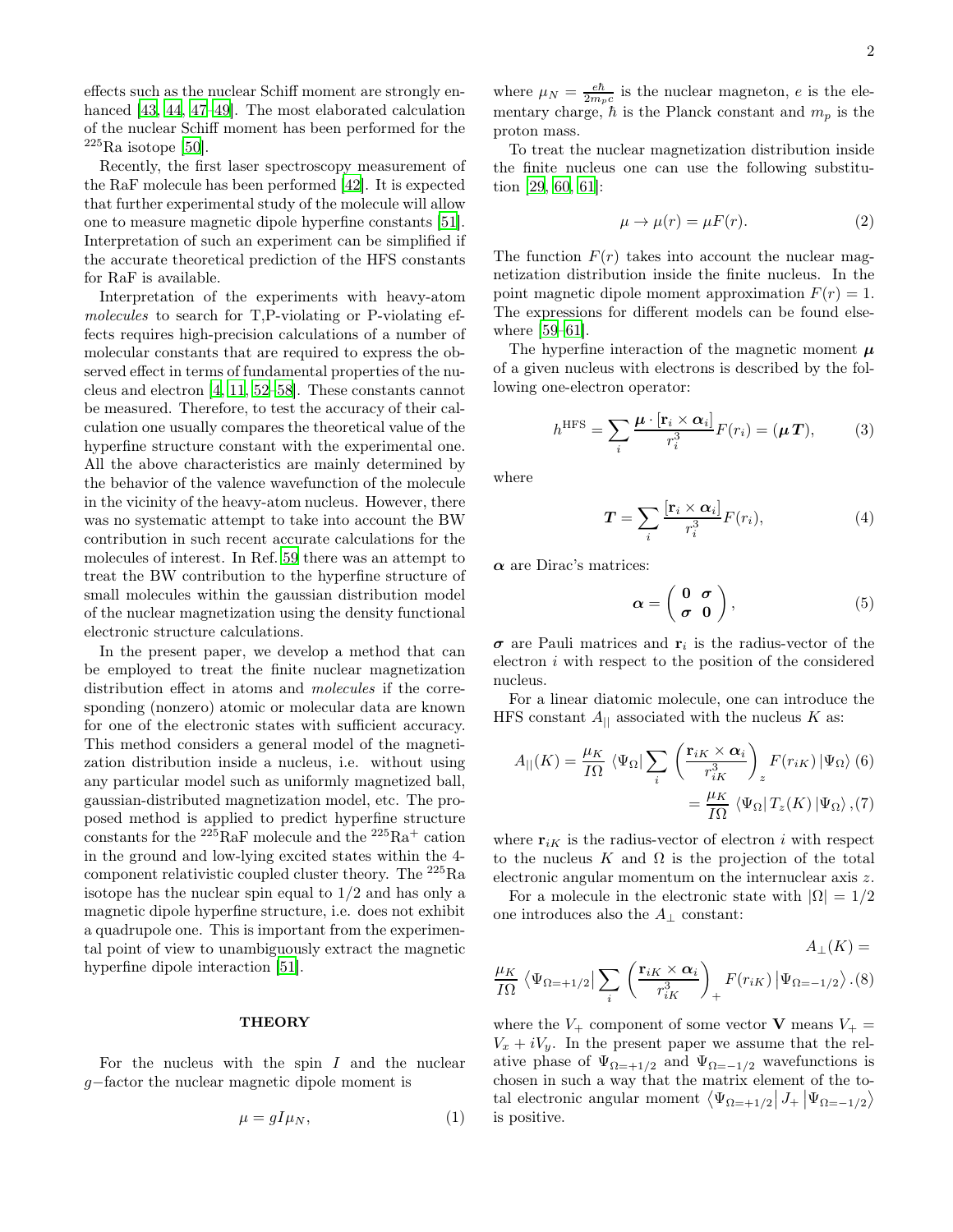Eq. [\(6\)](#page-1-0) can also be used to define the hyperfine structure constant, A, of the atom in the electronic state with the total electronic angular momentum J and its projection  $M_J$ . For this one should replace  $\Omega$  by  $M_J$  in Eq. [\(6\)](#page-1-0).

One can use the following expression for the hyperfine structure constant [\[33,](#page-8-15) [62\]](#page-9-7),

<span id="page-2-0"></span>
$$
A = A^{(0)} - A^{\text{BW}},\tag{9}
$$

where  $A^{(0)}$  is the HFS constant for the point nuclear magnetic moment (i.e. for  $F(r) = 1$ ) and  $A<sup>BW</sup>$  is:

<span id="page-2-1"></span>
$$
A^{\rm BW} = A^{(0)} - A.
$$
 (10)

ABW gives contribution of the finite nuclear magnetization distribution to the HFS constant. Note, that for a more direct comparison with the experimental HFS values one should also include a contribution of the QED effects into the hyperfine structure constant,  $A^{\text{QED}}$ . However, such contributions are available only for a limited number of systems. For simplicity, this contribution has been omitted in the above equations but can be added to the right-hand side of Eq. [\(9\)](#page-2-0).

Function  $F(r)$  is noticeably different from 1 only inside the nucleus. Therefore, it follows from Eqs. [\(6\)](#page-1-0) and [\(10\)](#page-2-1) that  $A^{\text{BW}}$  depends on the behaviour of the wavefunction only in this region. One can also introduce the following operator:

<span id="page-2-2"></span>
$$
T^{\mathbf{BW}} = \sum_{i} \frac{[\mathbf{r}_i \times \alpha_i]}{r_i^3} (1 - F(r_i)). \tag{11}
$$

Thus,

<span id="page-2-6"></span>
$$
A_{||}^{\text{BW}}(K) = \frac{\mu_K}{I\Omega} \left\langle \Psi_{\Omega} | T_z^{\text{BW}}(K) | \Psi_{\Omega} \right\rangle. \tag{12}
$$

The operator [\(11\)](#page-2-2) is zero outside the nucleus.

Dirac equation for radial components of the oneparticle wavefunction can be written in the following form:

<span id="page-2-3"></span>
$$
\hbar c\left(\frac{dg_{n\kappa}}{dr} + \frac{1+\kappa}{r}g_{n\kappa}\right) - (E_{n\kappa} + mc^2 - V)f_{n\kappa} = 0
$$
 (13)

$$
\hbar c\left(\frac{df_{n\kappa}}{dr} + \frac{1-\kappa}{r}f_{n\kappa}\right) + (E_{n\kappa} - mc^2 - V)g_{n\kappa} = 0, (14)
$$

where  $g$  and  $f$  are radial functions of large and small components of the Dirac bispinor,  $\kappa = (-1)^{j+l+1/2}(j+1/2)$ , j is the total momentum of the electron,  $n$  is the principle quantum number, V is the nuclear potential. In the nuclear region it is possible to neglect the binding energy  $E_{n\kappa}$  with respect to the nuclear potential. Therefore, the wavefunctions with different n and the same  $\kappa$  are proportional to each other in this region. This property is widely used in different applications [\[8](#page-8-29), [13](#page-8-5), [63](#page-9-8)[–70](#page-9-9)].

From the structure of the HFS Hamiltonian [\(4\)](#page-1-1) one can see that its expectation value for a given bispinor for a system with a spherical symmetry is proportional to  $\int_0^\infty g f F(r) dr$ . At the same time

$$
A^{\text{BW}} \propto \int_0^\infty gf(1 - F(r))dr \approx \int_0^{R_{\text{nuc}}} gf(1 - F(r))dr,
$$

where  $R_{\text{nuc}}$  is the radius of the nucleus. As only  $s_{1/2}$ and  $p_{1/2}$  functions have non-negligible amplitudes inside the nucleus only these types of functions can noticeably contribute to  $A^{\text{BW}}$ .

In the nuclear region  $r \sim R_{\text{nuc}}$  of a heavy ion (atom) the absolute value of the nuclear potential  $V(r)$  is larger than the electron rest energy and one can omit the  $mc^2$  terms in addition to  $E_{n\kappa}$  in the equations [\(13\)](#page-2-3) and [\(14\)](#page-2-3) [\[68\]](#page-9-10). From the simplified equations it follows that in the region  $r \sim R_{\text{nuc}}$  the product  $g_{n\kappa} f_{n\kappa}$  differs from  $g_{n-\kappa}f_{n-\kappa}$  only by a constant factor [\[68](#page-9-10)]. For  $s_{1/2}$  and  $p_{1/2}$  functions it can be also seen from the explicit analytical expressions that are given in Ref. [13.](#page-8-5) Thus, one obtains the following expression that connects for matrix elements of z-component of the operator [\(11\)](#page-2-2),  $T_z^{\text{BW}}$ , over the  $1s_{j=1/2,m_j=1/2}$  and  $2p_{j=1/2,m_j=1/2}$  functions:

<span id="page-2-7"></span>
$$
\int 2p_{1/2,1/2}^{\dagger} T_z^{\text{BW}} 2p_{1/2,1/2} d\mathbf{r} \approx
$$
\n
$$
\beta \int 1s_{1/2,1/2}^{\dagger} T_z^{\text{BW}} 1s_{1/2,1/2} d\mathbf{r},
$$
\n(15)

where  $\beta$  is the proportionality constant independent on the actual expression for the function  $F(r)$ . The only suggestion is that  $(F(r) - 1)$  is localised inside the nucleus. Similar idea has been used in Ref. [68](#page-9-10) to introduce the specific difference of the electronic g-factors of hydrogen-like and boron-like ions of lead.

Let us now consider a reduced one-particle density matrix  $\rho(\mathbf{r}|\mathbf{r}')$  obtained from correlation calculation of some molecule containing a heavy nucleus K and choose the origin at the position of K. One can write:

$$
\rho(\mathbf{r}|\mathbf{r}') = \sum_{p,q} \rho_{p,q} \varphi_p(\mathbf{r}) \varphi_q^{\dagger}(\mathbf{r}'),\tag{16}
$$

where  $\{\varphi_p\}$  are molecular bispinors. The expectation value of some one-particle operator X can be calculated as:

<span id="page-2-4"></span>
$$
\langle X \rangle = \sum_{p,q} \rho_{p,q} \int \varphi_q^{\dagger} X \varphi_p d\mathbf{r} . \qquad (17)
$$

In this paper we are interested in the operator  $T_{\text{BW}}$  [\(11\)](#page-2-2), which is zero outside the nucleus. It means that for such operator  $X$  one can perform integration in Eq. [\(17\)](#page-2-4) inside the sphere of radius  $R_c \approx R_{\text{nuc}}$ . In this region one can reexpand  $\{\varphi_p\}$  in terms of some sufficiently complete set of basis functions  $\eta_{nljm}(\mathbf{r})$  centered at the nucleus K:

<span id="page-2-5"></span>
$$
\varphi_p(\mathbf{r}) \approx \sum_{nljm} C_{nljm}^p \eta_{nljm}(\mathbf{r}), \quad |\mathbf{r}| \le R_c, \tag{18}
$$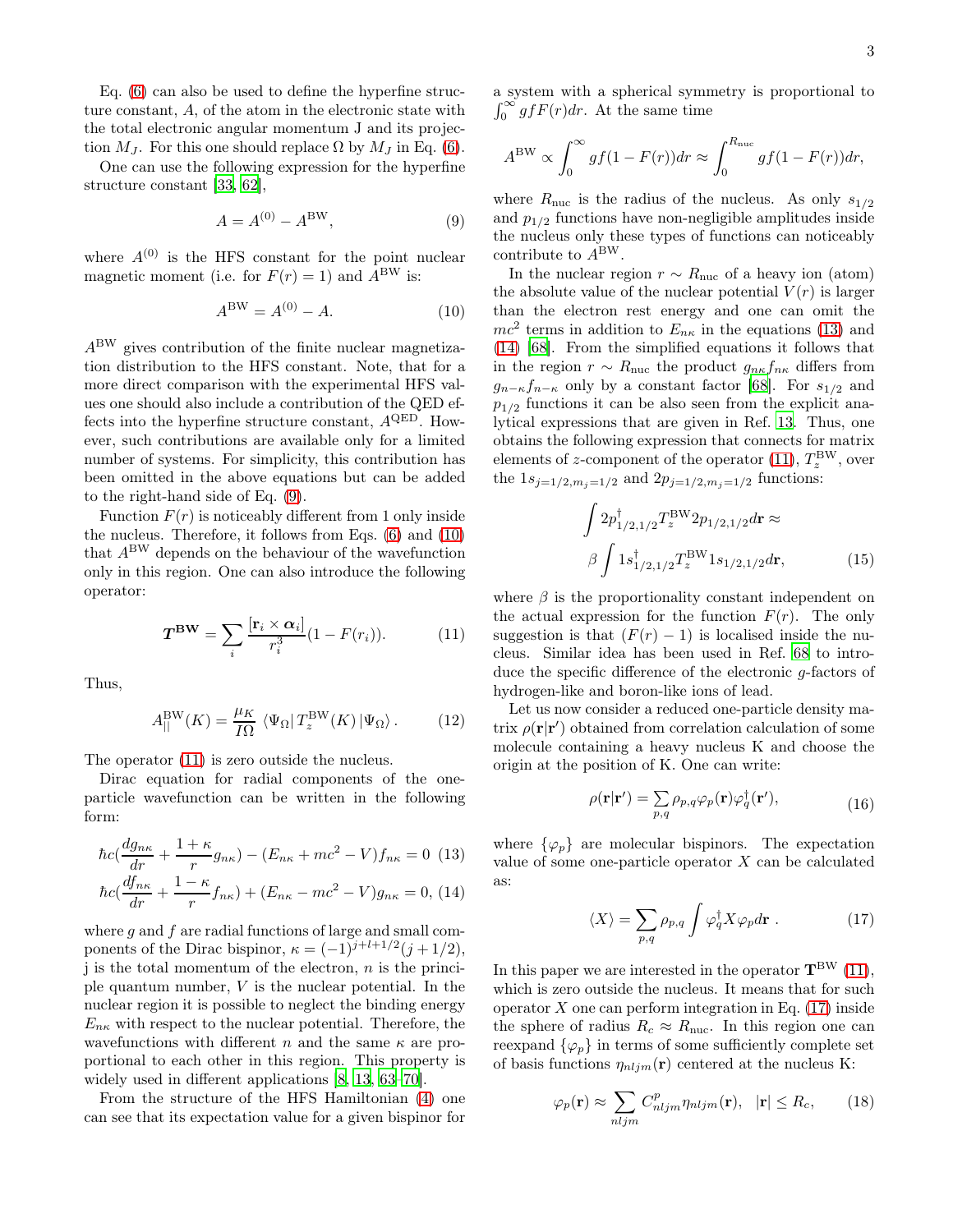where  $C_{nljm}^p$  are expansion coefficients. For example, one can take hydrogen-like functions for the ion with the nucleus K as a set of  $\{\eta_{nljm}\}$ . From the above consideration, such functions with a given set of  $l, j, m$  and different n are proportional to each other inside the nucleus. Therefore, for each combination of  $l, j, m$  one can introduce some *reference function*  $\eta_{lim}(\mathbf{r})$  and write:

<span id="page-3-0"></span>
$$
\eta_{nljm}(\mathbf{r}) \approx k_{nljm}\eta_{ljm}(\mathbf{r}) \ , \ |\mathbf{r}| \le R_c \ , \qquad (19)
$$

where  $k_{nljm}$  is the proportionality coefficient. Functions  $\eta_{lim}(\mathbf{r})$  with different m and the same l, j differ only in their spin-angular part. Substituting Eqs. [\(18\)](#page-2-5) and [\(19\)](#page-3-0) into Eq. [\(17\)](#page-2-4) and taking into account that the integration in Eq. [\(17\)](#page-2-4) can be performed inside the sphere of radius  $R_c$  with center at the nucleus K one obtains:

$$
\langle X \rangle \approx \sum_{ljm;l'j'm'} \mathcal{P}_{ljm,l'j'm'} \int_{|\mathbf{r}| < R_c} \eta_{l'j'm'}^{\dagger} X \eta_{ljm} d\mathbf{r}, \tag{20}
$$

where

$$
\mathcal{P}_{ljm,l'j'm'} = \sum_{p,q,n,n'} \rho_{p,q} C_{nljm}^p k_{nljm} C_{n'l'j'm'}^{q*} k_{n'l'j'm'}^*.
$$
\n(21)

 $\mathcal{P}_{ljm, ljm}$  can be called the reduced occupation associated with the reference function  $\eta_{lim}$ . Such parameters are introduced in the atoms in compounds theory [\[63\]](#page-9-8) (see also Refs. [\[8,](#page-8-29) [71](#page-9-11)[–73\]](#page-9-12)) as they can serve as some certain characteristics of an atom inside a compound.

As it was noted above, inside the nucleus only  $s_{1/2}$ and  $p_{1/2}$  functions have non-negligible amplitudes and can contribute to  $A^{BW}$ . Therefore, in the present case one can take  $1s_{1/2}$  and  $2p_{1/2}$  functions of the hydrogenlike ion with the nucleus K as reference functions  $\eta_{lim}(\mathbf{r}).$ One can also take into account the following relation for z-component of the operator  $(11)$  (and  $(4)$ ):

$$
\int \eta_{ljm}^{\dagger} T_z^{\text{BW}} \eta_{ljm} d\mathbf{r} = -\int \eta_{lj-m}^{\dagger} T_z^{\text{BW}} \eta_{lj-m} d\mathbf{r}.
$$
 (22)

Besides, off-diagonal matrix elements of the z-component of operators [\(4\)](#page-1-1) and [\(11\)](#page-2-2) between  $s_{1/2}$  and  $p_{1/2}$  functions are zero. Introducing also

<span id="page-3-3"></span>
$$
\mathcal{P}_s = \mathcal{P}_{1s_{1/2,1/2}, 1s_{1/2,1/2}} - \mathcal{P}_{1s_{1/2,-1/2}, 1s_{1/2,-1/2}}, (23)
$$

$$
\mathcal{P}_p = \mathcal{P}_{2p_{1/2,1/2}, 2p_{1/2,1/2}} - \mathcal{P}_{2p_{1/2,-1/2}, 2p_{1/2,-1/2}}, (24)
$$

$$
B_s = \int_{|\mathbf{r}| \le R_{\text{nuc}}} \eta_{1s_{1/2,1/2}}^{\dagger} T_z^{\text{BW}} \eta_{1s_{1/2,1/2}} d\mathbf{r}, (25)
$$

$$
B_p = \int_{|\mathbf{r}| \le R_{\text{nuc}}} \eta_{2p_{1/2,1/2}}^{\dagger} T_z^{\text{BW}} \eta_{2p_{1/2,1/2}} d\mathbf{r}, (26)
$$

one obtains:

$$
\langle T_z^{\text{BW}} \rangle \approx \mathcal{P}_s \int_{|\mathbf{r}| \le R_{\text{nuc}}} \eta_{1s_{1/2,1/2}}^{\dagger} T_z^{\text{BW}} \eta_{1s_{1/2,1/2}} d\mathbf{r} + \mathcal{P}_p \int_{|\mathbf{r}| \le R_{\text{nuc}}} \eta_{2p_{1/2,1/2}}^{\dagger} T_z^{\text{BW}} \eta_{2p_{1/2,1/2}} d\mathbf{r} \quad (27) = \mathcal{P}_s B_s + \mathcal{P}_p B_p.
$$

Now we can rewrite Eq. [\(12\)](#page-2-6) as:

<span id="page-3-1"></span>
$$
A_{||}^{\text{BW}}(K) \approx \frac{\mu_K}{I\Omega} (\mathcal{P}_s B_s + \mathcal{P}_p B_p). \tag{28}
$$

Using Eq.  $(15)$  it is possible to simplify Eq.  $(28)$ :

<span id="page-3-2"></span>
$$
A_{\parallel}^{\text{BW}}(K) \approx \frac{\mu_K}{I\Omega} (\mathcal{P}_s + \beta \mathcal{P}_p) B_s \tag{29}
$$

$$
=A_{||}^{\text{BW},\text{s}}(K) + A_{||}^{\text{BW},\text{p}}(K),\tag{30}
$$

where

$$
A_{||}^{\text{BW},\text{s}}(K) = \frac{\mu_K}{I\Omega} \mathcal{P}_s B_s,\tag{31}
$$

$$
A_{||}^{\text{BW},\text{p}}(K) = \frac{\mu_K}{I\Omega} \mathcal{P}_p \beta B_s. \tag{32}
$$

Corresponding expression can be written for  $A_{\perp}^{\text{BW}}(K)$  for the diatomic molecule in the  $\Omega = 1/2$  electronic state as well as  $A^{\text{BW}}$  in case of a single atom. Generalizations are also possible for polyatomic molecules.

In some cases it can be more convenient to introduce functions  $h_{ljm}(\mathbf{r})$ , defined as:

$$
h_{ljm}(\mathbf{r}) = \eta_{ljm}(\mathbf{r})\theta(R_c - |\mathbf{r}|),\tag{33}
$$

where  $\theta(R_c - |\mathbf{r}|)$  is the Heaviside step function:

$$
\theta(R_c - |\mathbf{r}|) = \begin{cases} 1, & |\mathbf{r}| < R_c \\ 0, & \text{otherwise.} \end{cases}
$$

Using functions  $h(\mathbf{r})$  it is possible to calculate  $\mathcal{P}_{ljm,l'j'm'}$ as a mean value of the following operator:

$$
R_{ljm,l'j'm'} = \frac{|h_{ljm} >< h_{l'j'm'}|}{\langle h_{ljm}|h_{ljm} >< h_{l'j'm'}|h_{l'j'm'} ><} \quad (34)
$$

Constants  $P_s$  and  $P_p$  in Eq. [\(29\)](#page-3-2) are determined by the electronic structure of a heavy atom or a molecule under consideration and do not depend on the nuclear magnetization distribution model. In contrast, the  $B_s$ constant is common for a given heavy atom, its ion or a molecule, containing this atom. It directly depends on the magnetization distribution inside the nucleus under consideration. Therefore, if one has sufficiently accurate theoretical data for the electronic part of the problem of calculation HFS constant for a given heavy atom, ion or a molecule containing this atom as well as accurate experimental data, it is possible to extract the  $B_s$  constant value. It can be further used to predict the finite nuclear magnetization distribution effect associated with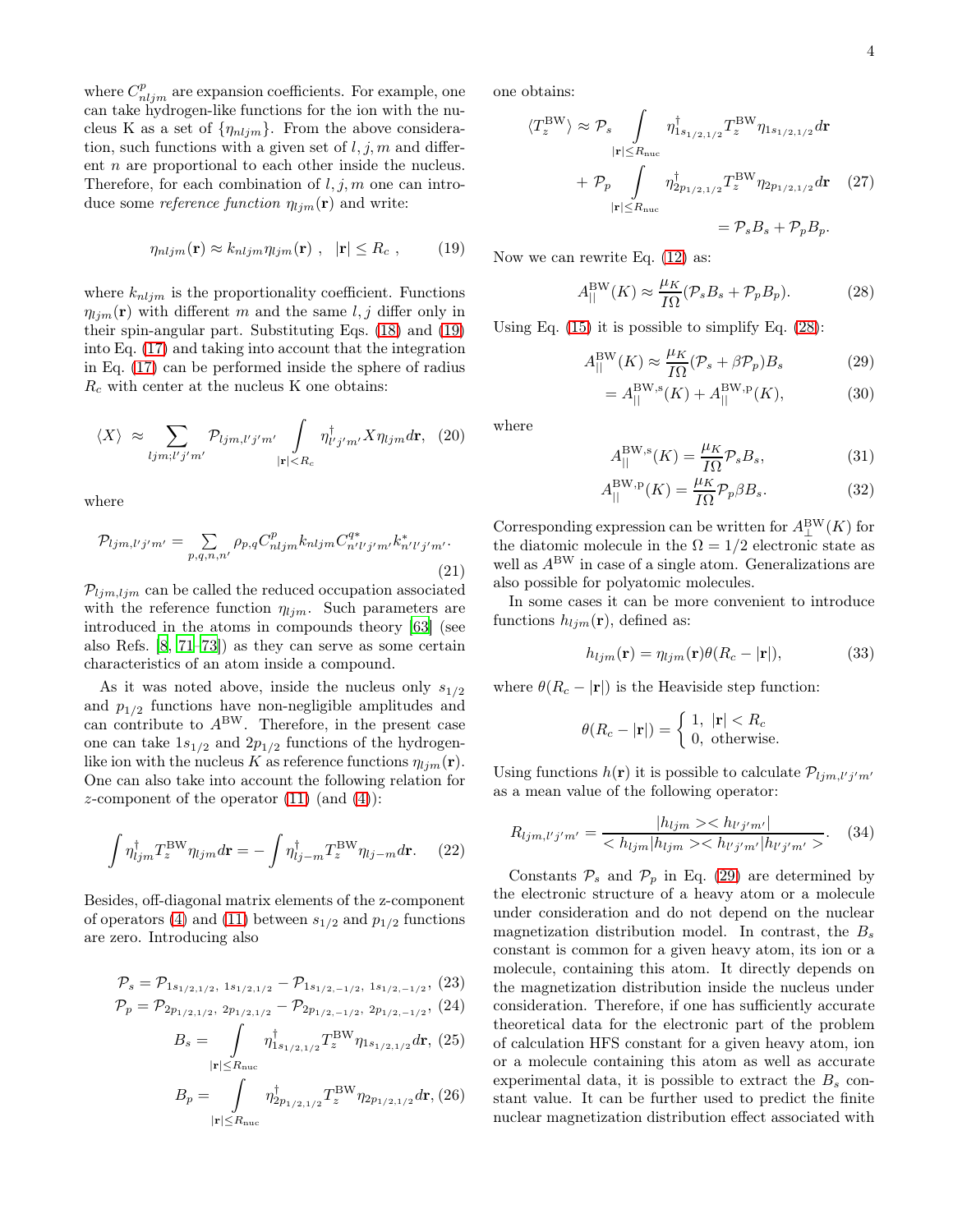a given nucleus in any other system that contains this nucleus, i.e. an atom, ion or molecule in any other electronic state. It can also be used to test predictions of the nuclear models using sufficiently accurate atomic data.

Note, that the suggested approach can be used to approximately calculate the specific difference parameter  $\xi$ introduced in Ref. [18](#page-8-17) for lithium-like and hydrogen-like ions using Eq. [\(29\)](#page-3-2).

In the present paper we have implemented theoretical approach to calculate  $\mathcal{P}_s$  and  $\mathcal{P}_p$  constants in Eq. [\(29\)](#page-3-2).

### COMPUTATIONAL DETAILS

All calculations have been performed within the Dirac-Coulomb Hamiltonian. To solve electronic many-body problems for the atom and molecule under consideration we have used the coupled cluster with single, double, and perturbative triple cluster amplitudes method,  $CCSD(T)$  [\[74](#page-9-13)]. The energy cutoff for virtual orbitals was set to 10000 Hartree in the correlation treatment. In Ref. [75](#page-9-14) it was demonstrated that such an energy cutoff is important to ensure including functions that describe spin-polarization and correlation effects for inner-core electrons. To treat higher-order correlation effects for valence and outer-core electrons we have employed the coupled cluster method with inclusion up to triple and perturbative quadruple cluster amplitudes,  $\text{CCSDT}(Q)$  [\[76\]](#page-9-15).

To be able to include the most important basis functions with high  $lj$  in the 4-component correlation calculation we have used the method of constructing natural basis sets [\[77\]](#page-9-16). This method implies scalar-relativistic correlation calculation using a large basis set followed by a diagonalization of atomic blocks of one-particle density matrix [\[77](#page-9-16)]. In the present paper, this method has been extended in the following way. For a given  $l(j)$ several natural basis functions with the largest occupations have been chosen. These functions are contracted, i.e. expanded in terms of a large number of primitive gaussian-type functions. These contracted functions have been reexpanded in terms of a small number of primitive gaussian-type functions. In the final calculation, we include these primitive gaussians instead of original natural contracted basis functions. Such an approach allows one to have the additional flexibility of the basis set as well as use it in the 4-component calculations.

For atomic calculations the following uncontracted gaussian-type basis sets have been used. The LBas basis set consisting of 38 s-, 33 p-, 24 d-, 14  $f$ -, 7  $q-$ , 3  $h-$  and 2  $i-$  functions, which can be written as (38s,33p,24d,14f,7g,3h,2i). This basis set has been obtained by augmentation of the uncontracted Dyall's AE3Z basis set [\[78\]](#page-9-17) by 5 s, 4 p, 5 d and 1 f diffuse functions. Also we have added 3  $g$ , 2  $h$  and 2  $i$  functions generated using the method of constructing natural basis sets described above. To treat high-order correlation effects, we have used the SBas basis set that is equal to the uncontracted Dyall's VDZ [\[78\]](#page-9-17) basis set augmented by a few  $s$ –,  $p$ – and  $d$ – type function. To test basis set completeness we have also employed the LBasExt basis set: (42s,38p,27d,17f,11g,3h,2i). This basis set has been obtained by augmentation of the uncontracted Dyall's AE4Z basis set [\[78](#page-9-17)] by 5 s, 4 p, 4 d and 1 f diffuse functions and 3  $q$ , 2  $h$  and 2  $i$  natural functions.

For calculation of HFS constants for the RaF molecule, we have used the LBasRaF basis set that corresponds to the LBas basis set on Ra and the uncontracted Dyall's AETZ [\[78\]](#page-9-17) basis set on F. The LBasExtRaF basis set corresponds to the LBasExt basis set for Ra and Dyall's AE4Z [\[78\]](#page-9-17) basis set on F. Finally, we have used the SBas-RaF basis set that corresponds to the SBas basis set for Ra and the aug-cc-PVDZ-DK basis set [\[79,](#page-9-18) [80\]](#page-9-19) for F.

In calculations of the ground and first excited electronic states of RaF we have used the calculated values of equilibrium internuclear distances: R(Ra–F)=4.23 Bohr for both states, obtained in this work. This distance is in agreement with the previous study [\[40](#page-8-30)].

In the electronic structure calculations, the Gaussian charge distribution model [\[81](#page-9-20)] has been employed. For molecular calculations the DIRAC [\[82\]](#page-9-21) and MRCC [\[76](#page-9-15), [83](#page-9-22)] codes have been used. To calculate  $\mathcal{P}_s$  and  $\mathcal{P}_p$  parameters the code developed in this work has been employed.

The <sup>225</sup>Ra nucleus has spin  $I = 1/2$  and magnetic moment  $\mu$ =-0.7338(15) obtained in the direct (atomic) measurement [\[84](#page-9-23)].

### RESULTS AND DISCUSSION

There is a strong uncertainty in calculating the BW correction for heavy atoms from first principles due to a rather limited knowledge of the nuclear magnetization distribution  $F(r)$ . However, as it can be seen from Eq. [\(29\)](#page-3-2) the BW contribution to the hyperfine structure constant of an atom or a molecule depends only on one matrix element  $B_s$  given by Eq. [\(25\)](#page-3-3). The latter element depends on  $F(r)$  through Eq. [\(11\)](#page-2-2). Thus, if there are accurate experimental data for the (nonzero) hyperfine structure constant for some system induced by a given nucleus as well as accurate enough electronic structure calculation of the HFS constant in the point magnetic dipole approximation it is possible to extract the  $B_s$  constant and use it for further predictions. Below we perform this extraction from the atomic data for the  $^{225}\mathrm{Ra}^{+}$ cation to accurately predict hyperfine structure constants for the <sup>225</sup>RaF molecule.

## $\rm ^{225}Ra^+$  cation

The hyperfine structure constant for the ground  $7s<sup>2</sup>S<sub>1/2</sub>$  state of the  $2<sup>25</sup>Ra<sup>+</sup>$  cation is known with high ac-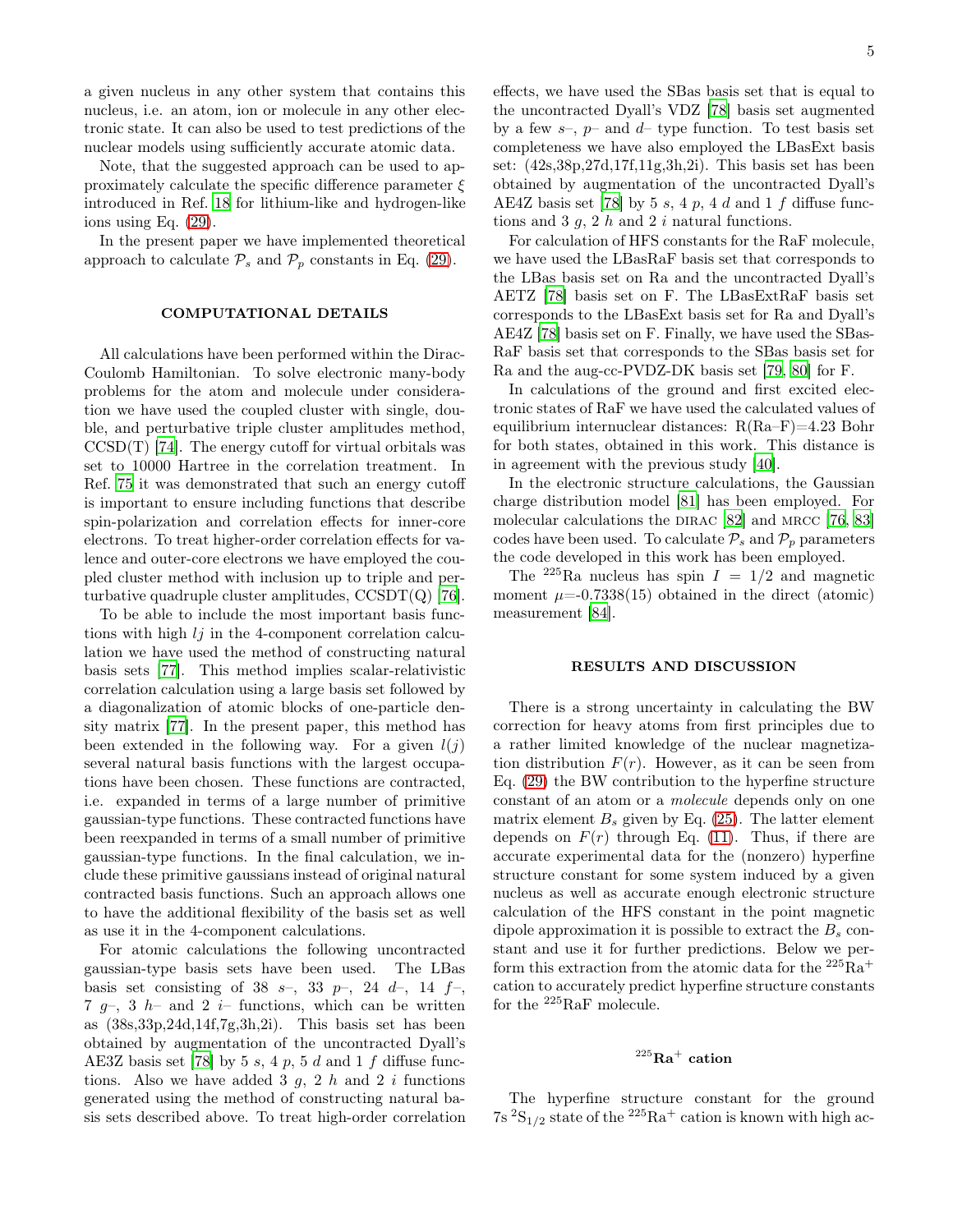TABLE I. Hyperfine structure constant (in MHz) for the ground and excited states of  $2^{25}Ra^{+}$  cation calculated in the point magnetic dipole approximation.

<span id="page-5-0"></span>

| Method                        | 72       | $\sqrt{2}$ |        |
|-------------------------------|----------|------------|--------|
| DHF                           | $-21976$ | -3657      | $-276$ |
| CCSD                          | $-29160$ | -5484      | -459   |
| CCSD(T)                       | $-28896$ | -5498      | -463   |
| correlation correction        | $-117$   | $-31$      | $\Box$ |
| Basis set correction          | 2        |            |        |
| Total, electronic $(A^{(0)})$ | $-29012$ | $-5526$    | -463   |

curacy [\[85](#page-9-24)[–87](#page-9-25)]. Moreover, for this system, even the QED contribution to the hyperfine structure constant has been recently calculated in Ref. [3](#page-8-31). Table [I](#page-5-0) gives the calculated values of the hyperfine structure constant  $A^{(0)}$  for the ground and excited electronic states of the  $225Ra^+$ cation calculated in the point magnetic dipole approximation, i.e. without the BW correction. Calculated values are in good agreement with previous theoretical works [\[3](#page-8-31), [41](#page-8-32), [88](#page-9-26)[–91](#page-9-27)].

The leading contributions to the HFS constants given in Table [I](#page-5-0) have been calculated within the 4-component  $CCSD(T)$  approach using the LBas basis set. All 87 electrons of the  $Ra^+$  ion have been included in the correlation treatment. For comparison, Table [I](#page-5-0) gives also the values obtained within the Dirac-Hartree-Fock (DHF) and CCSD approaches. Higher order correlation effects have been estimated as a difference of the  $\text{CCSDT}(Q)$  and CCSD(T) values obtained within the SBas basis set and correlating 27 outer electrons of  $Ra^+$ . The basis set correction given in Table [I](#page-5-0) is the contribution of the basis set extension up to the LBasExt basis set. It has been calculated within the 59-electron CCSD(T) approach, i.e. 1s..3d electrons have been excluded from the correlation treatment.

The final value of the HFS constant calculated in the point magnetic dipole approximation  $(A^{(0)})$  for the ground state of  $225Ra$ <sup>+</sup> given in Table [I](#page-5-0) is in excellent agreement (within 0.03%) with the most recent previous theoretical value for this constant from Ref. [3](#page-8-31). It can be seen that the basis set corrections for the ground and excited states HFS constants are small. This confirms the quality of the main LBas basis set. From the values given in Table [I,](#page-5-0) one can expect that the theoretical uncertainty of the HFS constant, calculated in the point magnetic dipole approximation for the ground state of  $^{225}Ra^{+}$ ,  $A^{(0)}$  (see Eq. [\(9\)](#page-2-0)), is about 150 MHz or less than 1%. Finite nuclear magnetization distribution contribution has not been included in the uncertainty as it is related to the constant A (see below). Breit and QED effects, calculated in Ref. [3](#page-8-31) contribute in total about 66 MHz. Taking this into account and using the calculated value of  $A^{(0)}$  from Table [I](#page-5-0) and experimental value [\[85](#page-9-24)] of

<span id="page-5-1"></span>TABLE II. BW contributions  $A^{BW}$ ,  $A^{BW,s}$ ,  $A^{BW,p}$  and the final values of the hyperfine structure constants (in MHz) for the ground and excited states of the  $225Ra^+$  cation. For the ground state  $A^{\text{BW}}$  has been obtained as a difference between the theoretical value of the HFS constant calculated in the point magnetic dipole approximation and the experimental value taking into account QED and Breit effects.

|                                                        | ${}^{2}S_{1/2}$<br>7s | ${}^{2}P_{1/2}$<br>7p | 7p<br>3/2 |
|--------------------------------------------------------|-----------------------|-----------------------|-----------|
| $-A^{BW,s}$                                            | 1214                  | -5                    | 3         |
| $-A^{\text{BW},\text{p}}$                              | 1                     | 80                    |           |
| $-A^{BW}$                                              | 1215                  | 75                    | 2         |
| $A^{(0)}$ (see Table I)                                | -29012                | $-5526$               | -463      |
| Breit+QED*, Ref. $3$                                   | 66(23)                |                       |           |
| Final                                                  | $-27731$              | -5451                 | -461      |
| Experiment $[85-87]$ -27731(13) -5446.0(7) -466.4(4.6) |                       |                       |           |
| $\sqrt{10}$ $\sqrt{10}$                                |                       | DCOD : 00 MIL OUD     | 1.50(0.0) |

\*Extracted from Ref. [3:](#page-8-31) Breit: -93 MHz; QED: 159(23) MHz; Electron+Breit:-29113 MHz.

A one finds:

$$
A^{\rm BW}(^{225}{\rm Ra}^+, 7s~^2S_{1/2}) = -1215 \text{ MHz}.
$$

This is about an order of magnitude bigger than the QED and Breit effects and more than 4% of the total HFS constant.

In Refs. [\[3](#page-8-31), [88,](#page-9-26) [89](#page-9-28), [92\]](#page-9-29) there were attempts to obtain  $A<sup>BW</sup>$  within the concrete nuclear magnetization distribution models for different isotopes of Ra. In the present work we have not used any nucleus model to calculate ABW and extracted it from the accurate experimental and theoretical data for the ground state of  $225Ra^+$ .

According to calculations, 1s..3d electrons of Ra contribute about 2.3% to the HFS constant  $A^{(0)}$  of the ground state of  $225Ra^+$ . 1s. 4f electrons of Ra contribute about 4%. In Ref. [75](#page-9-14) a similar correlation contribution to the enhancement factor of the T,P-violating scalarpseudoscalar nucleus-electron interaction has been found for the Fr atom. It is interesting to note that while the inclusion of 1s..4f electrons in the correlation treatment increases the absolute value of the HFS constant, the BW effect in the ground electronic state of <sup>225</sup>Ra decreases it by 4%. Therefore, it is possible to obtain an "excellent agreement" (e.g. less than  $1\%$ ) of the calculated HFS constant  $A^{(0)}$  in the simplified calculation (with the exclusion of BW contribution and correlation contribution of the core electrons) with the experimental HFS constant A. But this will not mean that the atomic enhancement factor of the T,P-violating effect is calculated with such accuracy (less than  $1\%$ ).

As it was noted above,  $B_s$  (as well as  $\beta$ ) constant does not depend on the electronic state of the system containing heavy nucleus under consideration. Therefore, it is possible to use Eq. [\(29\)](#page-3-2) to express the BW contribution to the hyperfine structure constant of the system containing the <sup>225</sup>Ra nucleus in terms of  $A^{\text{BW}}$  (<sup>225</sup>Ra<sup>+</sup>, 7s<sup>2</sup>S<sub>1/2</sub>)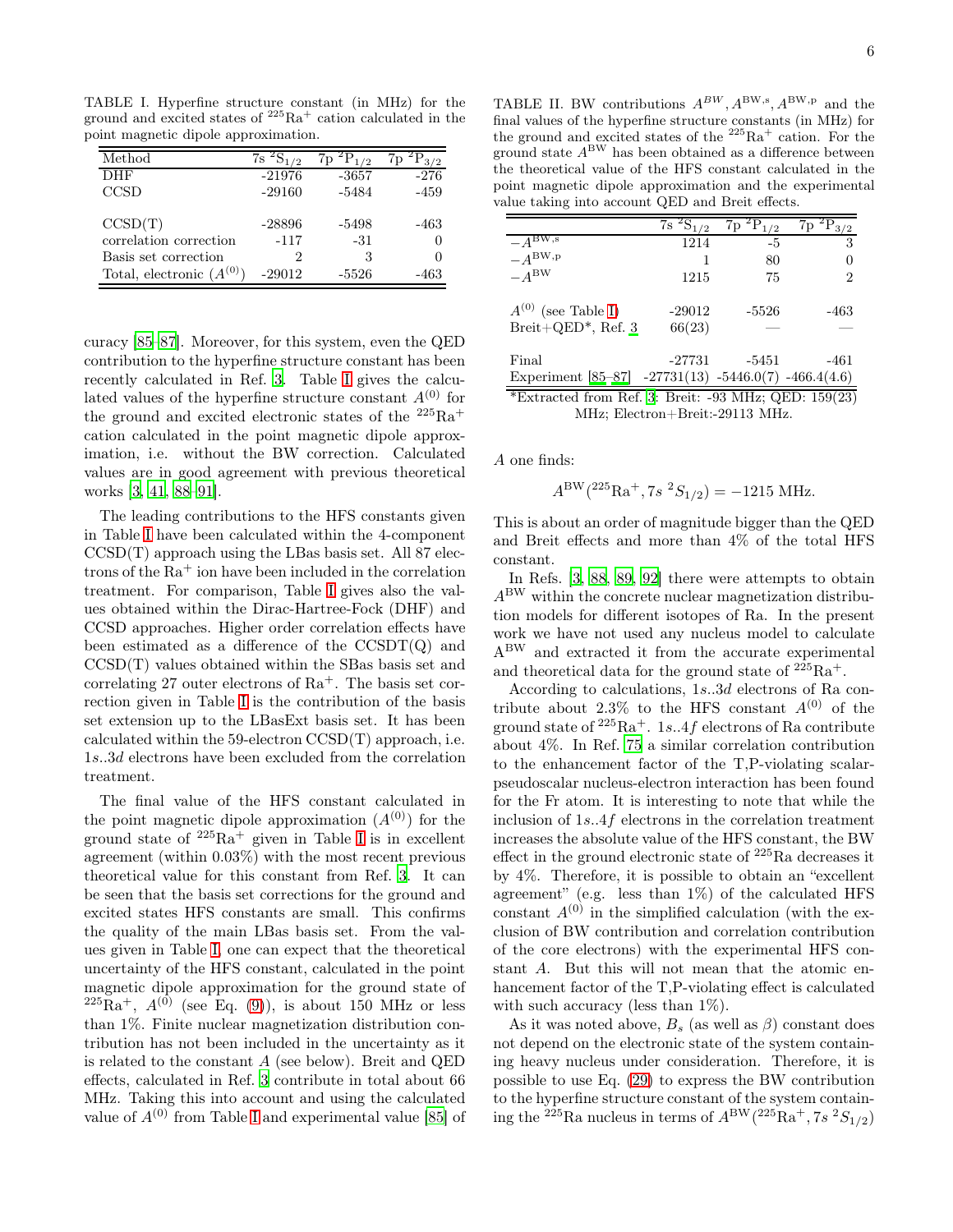by calculating parameters  $P_s$  and  $P_p$  for the <sup>225</sup>Ra<sup>+</sup> in  $7s<sup>2</sup>S<sub>1/2</sub>$  state as well as for the system under consideration. Such calculations have been performed for the excited states of the  $^{225}\mathrm{Ra}^+$  . It was found (see Table [II\)](#page-5-1):

$$
A^{\rm BW}(^{225}{\rm Ra}^+, 7p~^2P_{1/2}) = -75 \text{ MHz}.
$$

Using Eq. [\(9\)](#page-2-0) we obtain

$$
A(^{225}\text{Ra}^+, 7\text{p}^2P_{1/2}) = -5451 \text{ MHz}.
$$

This value is in a far better agreement with the experimental value than the value of  $A^{(0)}$ ( $^{225}Ra^+, 7p$   $^2P_{1/2}$ ) given in Table [I.](#page-5-0) Note, that there can be some contribution from the QED (and Breit) effects. No such contributions have been calculated for the  $7p^{2}P_{1/2}$  state of  $Ra<sup>+</sup>$ , but one can expect that they are small taking into account the corresponding value for the ground state of  $Ra^{+}$  (0.2% [\[3\]](#page-8-31)). Table [II](#page-5-1) gives the calculated values of  $A^{BW}$  for all of the considered states of  $2^{25}Ra^{+}$ . Table [II](#page-5-1) also gives contributions  $A^{BW,s}$  and  $A^{BW,p}$  due to  $s_{1/2}$ and  $p_{1/2}$  terms (see Eq. [\(29\)](#page-3-2)). It can be seen that for the  $7s<sup>2</sup>S<sub>1/2</sub>$  state the former contribution dominates, while for  $7p^2P_{1/2}$  the latter contribution dominates. The BW contribution to HFS constant of the  $7p^2P_{3/2}$  state is very small in contrast to the case of the  $6p^2P_{3/2}$  state of the Tl atom [\[26\]](#page-8-33).

In the above treatment of the  $A^{\text{BW}}$  constant no specific nuclear distribution model has been used. However, if we assume some nuclear magnetization distribution model by specifying  $F(r)$  in Eq. [\(2\)](#page-1-2) then the  $A^{\text{BW}}$  constant can be calculated either (i) directly using Eq. [\(12\)](#page-2-6) or (ii) in the way suggested by Eq. [\(29\)](#page-3-2). In the latter case the "nuclear part" reduces to just one matrix element  $B_s$ given by Eq. [\(25\)](#page-3-3) on  $1s_{1/2}$  function of the corresponding hydrogen-like ion. In our case one can consider matrix element for the ground 1s-state of the hydrogen-like  $225Ra^{87+}$  ion. Note, that the approach (ii) should be valid not only for the 7s  ${}^{2}S_{1/2}$  state of Ra<sup>+</sup> but also for the 7p  ${}^{2}P_{1/2}$  state and other states. To check the accuracy of the approach (ii) numerically we have considered the uniformly magnetized ball model of radius  $R_m$ . In this model  $F(r) = R_m^3/r^3$  for  $r \le R_m$  and  $F(r) = 1$ for  $r > R_m$ . Here  $R_m \sim R_{\text{nuc}}$  can be considered as a constant parameter of the model [\[26](#page-8-33)]. Within this model we have found that the values of the  $A^{\text{BW}}$  constant calculated using the direct approach (i) and using the approach (ii) coincide within 0.4% for all of the considered states of <sup>225</sup>Ra<sup>+</sup>, i.e. 7s <sup>2</sup>S<sub>1/2</sub>, 7p <sup>2</sup>P<sub>1/2</sub> and 7p <sup>2</sup>P<sub>3/2</sub>. As it was noted above  $A^{\text{BW}}(7p~^2P_{1/2})$  is determined by the second term in Eq. [\(29\)](#page-3-2) that uses property [\(15\)](#page-2-7). This numerical test verifies the suggested approach (ii), i.e. the use of Eq. [\(29\)](#page-3-2). Thus, to calculate BW contributions one needs to know the matrix element  $B_s$  given by Eq. [\(25\)](#page-3-3) and perform corresponding electronic structure calculations of  $\mathcal{P}_s$  and  $\mathcal{P}_p$  given by Eqs. [\(23\)](#page-3-3) and [\(24\)](#page-3-3).

### $^{225}$ RaF molecule

The ground  $X^{-2}\Sigma_{1/2}$  as well as the first excited  $A^{2}\Pi_{1/2}$  electronic states of the RaF molecule qualitatively have one unpaired electron on the so-called nonbonding (atomic-like) orbital. This results in an almost diagonal Franck-Condon matrix element between these states. Due to this feature and the fact that the transition frequency between these states lies in the visible region, it is possible to laser cool this molecule [\[37,](#page-8-20) [42\]](#page-8-21).

From the above consideration of the  $225Ra^+$  cation, it is expected that the non-negligible contribution of the finite nuclear magnetization distribution to the hyperfine structure constants can be expected also for  $225 \text{RaF}$ . This effect has not been accurately considered for this molecule before. Note however, that the need to consider this effect arises only when the calculation of the HFS constant in the point magnetic dipole approximation is accurate enough, i.e. its uncertainty is smaller than the effect under consideration.

Table [III](#page-7-0) gives the calculated values of the hyperfine structure constant for the ground  $X^2\Sigma_{1/2}$  and first excited  $A^2\Pi_{1/2}$  electronic states of the <sup>225</sup>RaF molecule. The main calculation of  $A_{\parallel}^{(0)}$  has been performed within the 4-component  $\text{CCSD(T)}$  approach using the LBasRaF basis set and correlating all 97 electrons. To calculate  $A_{\perp}^{(0)}$ , 1s..3d electrons of Ra have been excluded from correlation calculation. However, the correcting scaling factor for the treatment of these electrons (obtained from the  $A_{\parallel}$  calculation) has been applied [\[93\]](#page-9-30). Higher-order correlation effects have been estimated as a difference of the CCSDT and CCSD(T) values obtained within the SBasRaF basis set and correlating 27 outer electrons of RaF. We have also calculated the vibrational correction to the considered parameters for the case of zero vibrational levels of the considered electronic states of the  $225$ RaF molecule using the approach described in Ref. [\[9\]](#page-8-34). Finally, we have applied the basis set correction given in Table [III.](#page-7-0) It is the contribution of the basis set extension up to the LBasExtRaF basis set. It has been calculated within the 69-electron CCSD(T) approach, i.e.  $1s.3d$ electrons of Ra have been excluded from the correlation calculation.

One can expect that the uncertainties of the calculated HFS constants  $A_{\parallel}^{(0)}$  and  $A_{\perp}^{(0)}$  are of order 1% similar to the atomic case.

The values of the ground state hyperfine constants calculated in the point magnetic dipole approximation are in good agreement with previous calculations [\[40](#page-8-30), [41\]](#page-8-32), but have much smaller uncertainties [\[95](#page-9-31)].

To calculate  $A_{\parallel}^{\text{BW}}$  we have calculated  $\mathcal{P}_s$  and  $\mathcal{P}_p$  constants for the <sup>225</sup>RaF molecule. The resulting value of  $A_{\parallel}^{\text{BW}}$  as well as its contributions  $A_{\parallel}^{\text{BW},\text{s}}$  and  $A_{\parallel}^{\text{BW},\text{p}}$  are given in Table [III.](#page-7-0) It can be seen that the finite nuclear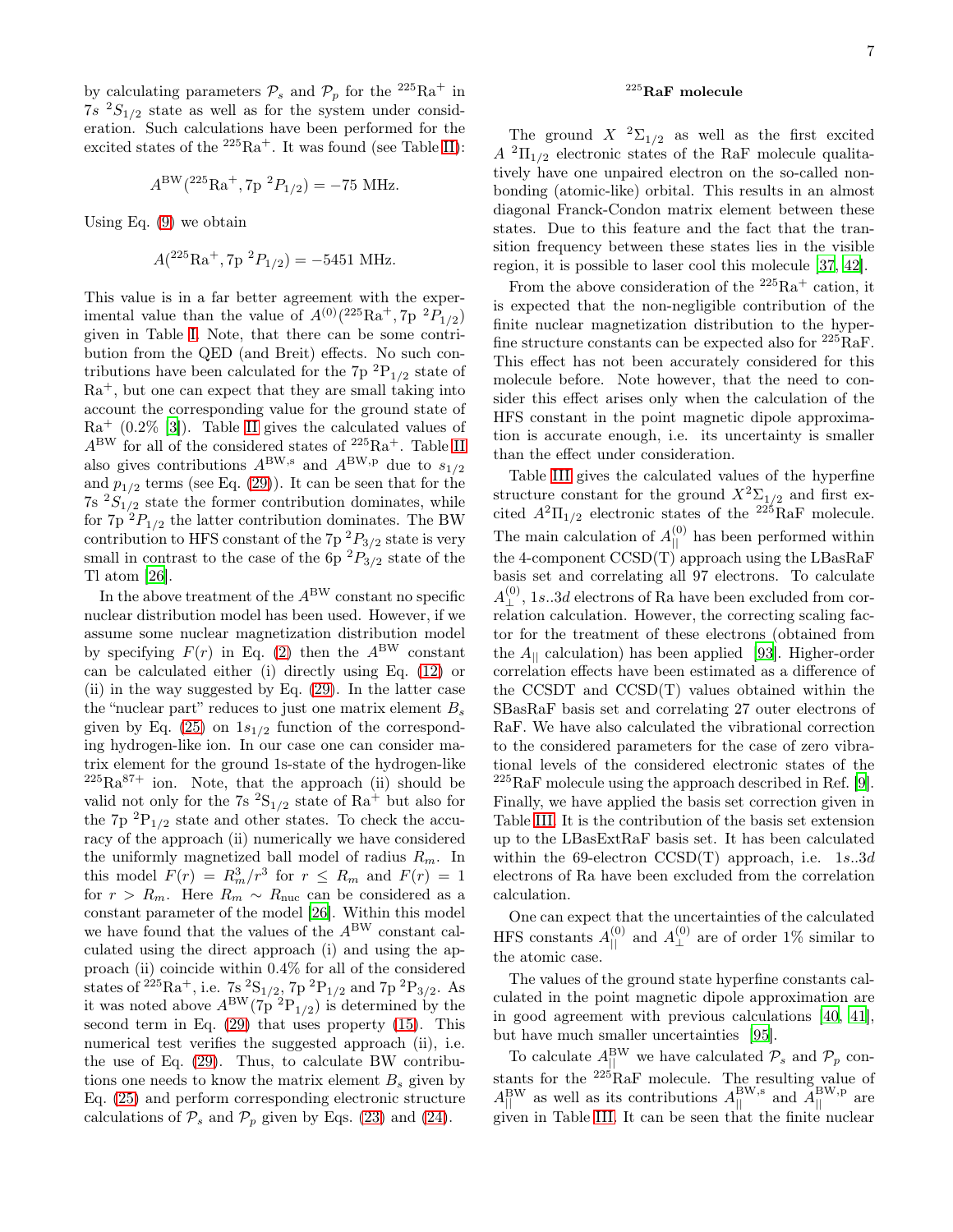<span id="page-7-0"></span>TABLE III. Hyperfine structure constants  $A_{||}$  and  $A_{\perp}$  (in MHz) for the ground  $X^2 \Sigma_{1/2}$  and excited  $A^2 \Pi_{1/2}$  states of the <sup>225</sup>RaF molecule induced by the <sup>225</sup>Ra nucleus.

|                                                                                                                      | $\overline{X^2\Sigma}_{1/2}$ |             | $\overline{A^2\Pi_{1/2}}$  |  |
|----------------------------------------------------------------------------------------------------------------------|------------------------------|-------------|----------------------------|--|
| Method                                                                                                               | $A_{\mathbb H}$              | $A_{\perp}$ | $A_{\rm H}$<br>$A_{\perp}$ |  |
| <b>DHF</b>                                                                                                           | -12048                       | $-11670$    | $-1638 - 1235$             |  |
| CCSD                                                                                                                 | -17814                       | -17148      | $-2848 - 2173$             |  |
|                                                                                                                      |                              |             |                            |  |
| CCSD(T)                                                                                                              | -17595                       | $-16941$    | $-2842 - 2198$             |  |
| correlation correction                                                                                               | -134                         | $-134$      | $-48 - 28$                 |  |
| basis set correction                                                                                                 | $-31$                        | $-30*$      | $-4 \t -3^*$               |  |
| vibrational correction                                                                                               | $-19$                        | $-18*$      | $-2 - 2^*$                 |  |
| Total, electronic $(A_{  \; / \;  }^{(0)}$ $)$ -17780 $-17123$                                                       |                              |             | $-2896 - 2230$             |  |
|                                                                                                                      | 723                          |             | 9                          |  |
|                                                                                                                      | 7                            |             | 34                         |  |
| $-A^{\text{BW},\text{s}}_{\parallel}$<br>$-A^{\text{BW},\text{p}}_{\parallel}$<br>$-A^{\text{BW}}_{\parallel}/\perp$ | 730                          | $720*$      | $26*$<br>44                |  |
| Final                                                                                                                | -17049                       | $-16403$    | $-2852 - 2204$             |  |
| *Rescaled from $A_{  }$ .                                                                                            |                              |             |                            |  |

magnetization distribution effect  $A_{\parallel}^{\rm BW}$  contributes about 4% to the hyperfine structure of the ground state of the <sup>225</sup>RaF molecule and cannot be neglected in an accurate consideration. The leading contribution to  $A_{\parallel}^{\rm BW}$  comes from  $A_{\parallel}^{\text{BW},\text{s}}$ . A similar effect and its contributions have been found for the ground state of the  $225Ra^+$  cation above.

For the first excited state  $A^2\Pi_{1/2}$ ,  $A_{\parallel}^{\rm BW}$  contributes about 1.5%. Here  $A_{\parallel}^{\text{BW},p}$  dominates. This is close to what was found for the excited 7p  ${}^{2}P_{1/2}$  state of  ${}^{225}Ra^{+}$ . This also correlates with the assumed atomic-like character of the ground and the first excited states of RaF. Note that the  $\tilde{A}_{\parallel}^{\text{BW},p}$  domination over  $A_{\parallel}^{\text{BW},s}$  is not so strong as in the atomic case of the 7p  ${}^{2}P_{1/2}$  state. The relative asymmetry in HFS constants  $A_{\parallel}$  and  $A_{\perp}$  is larger for the excited state  $7p^{2}P_{1/2}$  than for the ground state. It indicates some deviation from the idealized atomic character of this state.

For the ground state of the <sup>225</sup>RaF molecule we have found that the correlation contribution of 1s..4f electrons of Ra and 1s of F is about  $4\%$  which is close by the absolute value but has an opposite sign to the finite nuclear magnetization distribution effect. Thus, the situation is similar to what was found for the case of  $225Ra^+$  ground state HFS above. It is possible to obtain an excellent agreement of the calculated HFS constant  $A_{\parallel}^{(0)}$  in the simplified calculation with the exclusion of finite nuclear magnetization distribution contribution and electron correlation contribution of the core electrons with the experimental HFS constant  $A_{||}$ . But this will not mean that the effective electric field acting on the electron electric dipole moment and other similar parameters of the T,Pviolating effects are calculated with such good accuracy

using the same wavefunction. It should be stressed also, that the proper correlation of the core electrons requires to use sufficiently high energy cutoff, see Fig. I in Ref. [75](#page-9-14) and Ref. [9](#page-8-34).

### CONCLUSIONS

The theoretical method to treat the contribution of the finite nuclear magnetization distribution to the hyperfine structure constants of heavy atoms and molecules containing heavy atoms has been proposed. It is shown that the nuclear part of the problem can be reduced to the treatment of just one matrix element over the hydrogenlike function. This matrix element can be calculated using some nuclear structure model or it can be extracted by combining accurate experimental and theoretical data for an atom, (highly charged) ion, or a molecule containing the heavy nucleus under consideration.

An important feature of the formulated theory is that it is possible to separate the electron correlation problem and the nuclear problem using Eq. [\(29\)](#page-3-2). The accuracy of such separation (factorization) has been tested numerically for one of the nuclear magnetization models and found to be very high, the corresponding theoretical uncertainty is less than 1%.

Most of the previous studies of the effects of the finite distribution of nuclear magnetization concerned atoms. The approach developed here helps to extend this treatment to molecular physics.

The method has been applied to study the hyperfine structure for the  $2^{25}Ra^{+}$  ion and  $2^{25}RaF$  molecule in low-lying electronic states. In particular, it was found that the finite nuclear magnetization distribution effect strongly (more than 4%) contributes to the HFS of the ground state of <sup>225</sup>RaF and should be taken into account in precise calculations. This effect has an opposite sign to the correlation contribution of the core electrons, but similar absolute value. Therefore, the neglect of both these effects can lead to an incorrect conclusion about the accuracy of the calculated wavefunction and uncertainties of other properties calculated with this wavefunction. This conclusion should be taken into account in most precise calculations, e.g. in the field of the search of the Por/and T,P-violation effects in molecules, etc.

Predicted HFS constants for <sup>225</sup>RaF can be used to simplify the interpretation of further experiments with this molecule [\[51](#page-9-1)].

I am grateful to A.V. Titov, V.M. Shabaev, M.G. Kozlov and T.A. Isaev for useful discussions. Electronic structure calculations have been carried out using computing resources of the federal collective usage center Complex for Simulation and Data Processing for Mega-science Facilities at NRC "Kurchatov Institute", [http://ckp.nrcki.ru/,](http://ckp.nrcki.ru/) and computers of Quantum Chemistry Lab at NRC "Kurchatov Institute" - PNPI.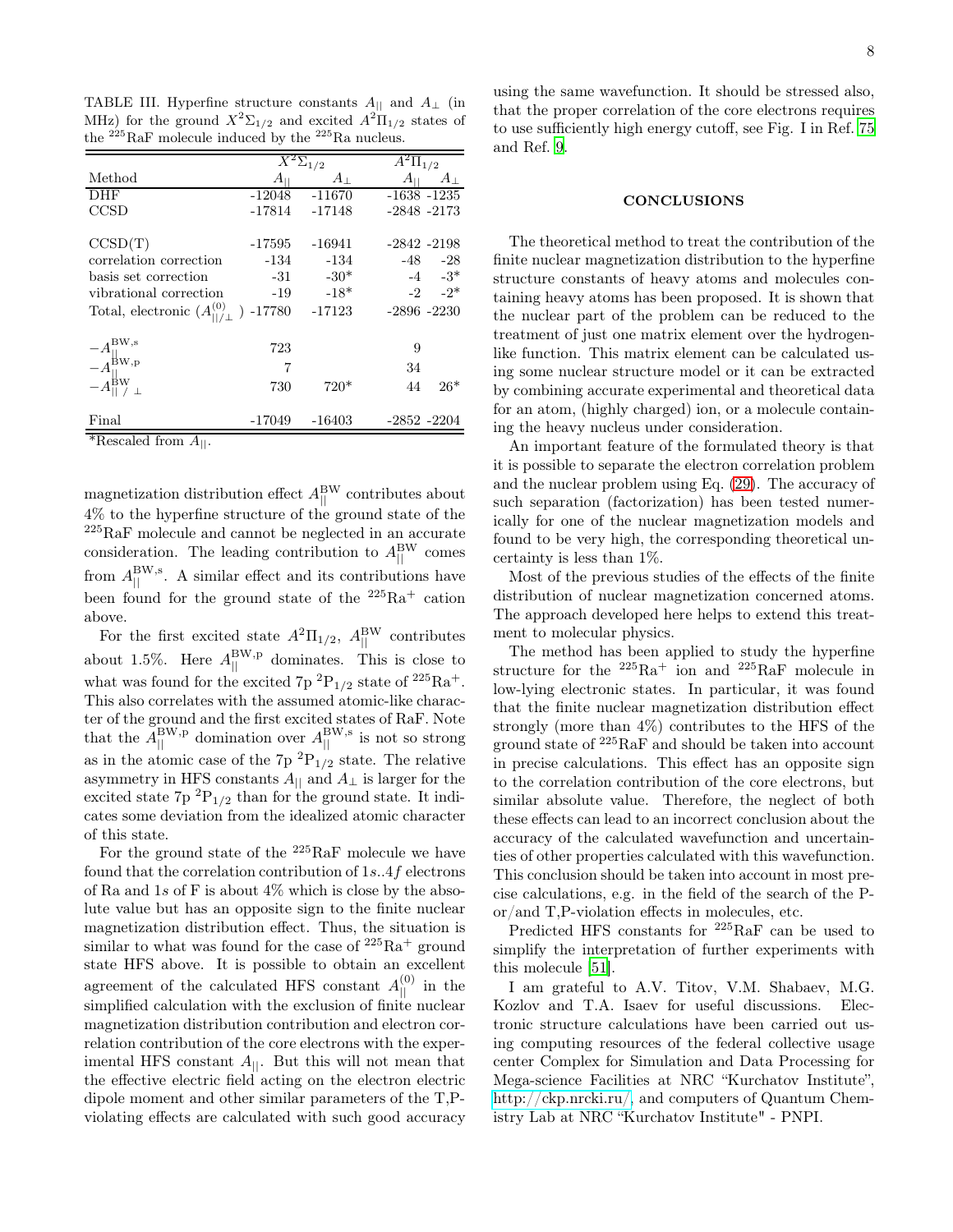The data that support the findings of this study are available from the corresponding author upon reasonable request.

Research has been supported by the Russian Science Foundation Grant No. 19-72-10019.

- <span id="page-8-0"></span>∗ [skripnikov\\_lv@pnpi.nrcki.ru,leonidos239@gmail.com;](mailto:skripnikov_lv@pnpi.nrcki.ru,\ leonidos239@gmail.com) <http://www.qchem.pnpi.spb.ru>
- <span id="page-8-1"></span>[1] M. S. Safronova, D. Budker, D. DeMille, D. F. J. Kimball, A. Derevianko, and C. W. Clark, Rev. Mod. Phys. 90, 025008 (2018).
- [2] S. G. Porsev, K. Beloy, and A. Derevianko, Phys. Rev. Lett. 102, 181601 (2009), URL <https://link.aps.org/doi/10.1103/PhysRevLett.102.181601>. A. E. Barzakh, Atoms 6, 39 (2018).
- <span id="page-8-31"></span>[3] J. S. M. Ginges, A. V. Volotka, and S. Fritzsche, Phys. Rev. A 96, 062502 (2017).
- <span id="page-8-27"></span>[4] T. Fleig and L. V. Skripnikov, Symmetry 12, 498 (2020).
- <span id="page-8-2"></span>[5] J. S. M. Ginges and V. V. Flambaum, Phys. Rep. 397, 63 (2004).
- <span id="page-8-3"></span>[6] H. M. Quiney, H. Skaane, and I. P. Grant, J. Phys. B 31, L85 (1998).
- [7] A. V. Titov, N. S. Mosyagin, A. N. Petrov, T. A. Isaev, and D. P. DeMille, Progr. Theor. Chem. Phys. 15, 253  $(2006).$
- <span id="page-8-29"></span>[8] L. V. Skripnikov and A. V. Titov, Phys. Rev. A 91, 042504 (2015).
- <span id="page-8-34"></span>[9] L. V. Skripnikov and A. V. Titov, J. Chem. Phys. 142, 024301 (2015).
- [10] A. Sunaga, M. Abe, M. Hada, and B. P. Das, Phys. Rev. A 93, 042507 (2016).
- <span id="page-8-28"></span>[11] T. Fleig, Phys. Rev. A **96**, 040502 (2017).
- <span id="page-8-4"></span>[12] P. A. Haase, E. Eliav, M. Ilias, and A. Borschevsky, J. Phys. Chem. A 124, 3157 (2020).
- <span id="page-8-5"></span>[13] I. B. Khriplovich, *Parity non-conservation in atomic phe*nomena (Gordon and Breach, New York, 1991).
- [14] M. G. Kozlov and L. G. Labzowsky, J. Phys. B 28, 1933 (1995).
- <span id="page-8-6"></span>[15] M. G. Kozlov, J. Phys. B 30, L607 (1997).
- <span id="page-8-7"></span>[16] P. Beiersdorfer, S. B. Utter, K. L. Wong, J. R. C. López-Urrutia, J. A. Britten, H. Chen, C. L. Harris, R. S. Thoe, D. B. Thorn, E. Träbert, et al., Phys. Rev. A 64, 032506 (2001).
- [17] J. R. Crespo López-Urrutia, P. Beiersdorfer, K. Widmann, B. B. Birkett, A.-M. Mårtensson-Pendrill, and M. G. H. Gustavsson, Phys. Rev. A 57, 879 (1998).
- <span id="page-8-17"></span>[18] V. M. Shabaev, A. N. Artemyev, V. A. Yerokhin, O. M. Zherebtsov, and G. Soff, Phys. Rev. Lett. 86, 3959 (2001).
- [19] A. V. Volotka, D. A. Glazov, O. V. Andreev, V. M. Shabaev, I. I. Tupitsyn, and G. Plunien, Phys. Rev. Lett. 108, 073001 (2012).
- [20] L. V. Skripnikov, S. Schmidt, J. Ullmann, C. Geppert, F. Kraus, B. Kresse, W. Nörtershäuser, A. F. Privalov, B. Scheibe, V. M. Shabaev, et al., Phys. Rev. Lett. 120, 093001 (2018).
- [21] V. Fella, L. V. Skripnikov, W. Nörtershäuser, M. R. Buchner, H. L. Deubner, F. Kraus, A. F. Privalov, V. M. Shabaev, and M. Vogel, Phys. Rev. Research 2, 013368 (2020).
- <span id="page-8-8"></span>[22] W. Nörtershäuser, J. Ullmann, L. V. Skripnikov, Z. An-

delkovic, C. Brandau, A. Dax, W. Geithner, C. Geppert, C. Gorges, M. Hammen, et al., Hyperfine Interactions 240, 51 (2019).

- <span id="page-8-9"></span>[23] J. Persson, Eur. Phys. J. A 2, 3 (1998).
- [24] A. E. Barzakh, L. K. Batist, D. V. Fedorov, V. S. Ivanov, K. A. Mezilev, P. L. Molkanov, F. V. Moroz, S. Y. Orlov, V. N. Panteleev, and Y. M. Volkov, Phys. Rev. C 86, 014311 (2012).
- [25] S. Schmidt, J. Billowes, M. L. Bissell, K. Blaum, R. F. G. Ruiz, H. Heylen, S. Malbrunot-Ettenauer, G. Neyens, W. Nörtershäuser, G. Plunien, et al., Phys. Lett. B 779, 324 (2018).
- <span id="page-8-33"></span>[26] S. D. Prosnyak, D. E. Maison, and L. V. Skripnikov, J. Chem. Phys. 152, 044301 (2020).
- [27] E. A. Konovalova, M. G. Kozlov, Y. A. Demidov, and A. E. Barzakh, Rad. Appl. 2, 181 (2017).
- <span id="page-8-10"></span>[28] E. A. Konovalova, Y. A. Demidov, M. G. Kozlov, and
- 
- <span id="page-8-11"></span>[29] V. M. Shabaev, M. Tomaselli, T. Kühl, A. N. Artemyev, and V. A. Yerokhin, Phys. Rev. A 56, 252 (1997).
- <span id="page-8-12"></span>[30] J. Ginges and A. Volotka, Phys. Rev. A 98, 032504 (2018).
- <span id="page-8-13"></span>[31] J. E. Rosenthal and G. Breit, Phys. Rev. 41, 459 (1932).
- <span id="page-8-14"></span>[32] M. F. Crawford and A. L. Schawlow, Phys. Rev. 76, 1310 (1949).
- <span id="page-8-15"></span>[33] A. Bohr and V. F. Weisskopf, Phys. Rev. **77**, 94 (1950).
- <span id="page-8-16"></span>[34] R. A. Sen'kov and V. F. Dmitriev, Nucl. Phys. A 706, 351 (2002).
- <span id="page-8-18"></span>[35] C. Wood, S. Bennett, D. Cho, B. Masterson, J. Roberts, C. Tanner, and C. E. Wieman, Science 275, 1759 (1997).
- <span id="page-8-19"></span>[36] V. Andreev, D. Ang, D. DeMille, J. Doyle, G. Gabrielse, J. Haefner, N. Hutzler, Z. Lasner, C. Meisenhelder, B. O'Leary, et al., Nature 562, 355 (2018).
- <span id="page-8-20"></span>[37] T. A. Isaev, S. Hoekstra, and R. Berger, Phys. Rev. A 82, 052521 (2010).
- [38] T. A. Isaev and R. Berger, Phys. Rev. A 86, 062515 (2012).
- [39] A. Borschevsky, M. Iliaš, V. A. Dzuba, V. V. Flambaum, and P. Schwerdtfeger, Phys. Rev. A 88, 022125 (2013).
- <span id="page-8-30"></span>[40] A. D. Kudashov, A. N. Petrov, L. V. Skripnikov, N. S. Mosyagin, T. A. Isaev, R. Berger, and A. V. Titov, Phys. Rev. A 90, 052513 (2014).
- <span id="page-8-32"></span>[41] S. Sasmal, H. Pathak, M. K. Nayak, N. Vaval, and S. Pal, Phys. Rev. A 93, 062506 (2016).
- <span id="page-8-21"></span>[42] R. G. Ruiz, R. Berger, J. Billowes, C. Binnersley, M. Bissell, A. Breier, A. Brinson, K. Chrysalidis, T. Cocolios, B. Cooper, et al., Nature 581, 396 (2020).
- <span id="page-8-22"></span>[43] P. A. Butler, L. P. Gaffney, P. Spagnoletti, K. Abrahams, M. Bowry, J. Cederkäll, G. de Angelis, H. De Witte, P. E. Garrett, A. Goldkuhle, et al., Phys. Rev. Lett. 124, 042503 (2020).
- <span id="page-8-24"></span>[44] V. Spevak, N. Auerbach, and V. V. Flambaum, Phys. Rev. C 56, 1357 (1997).
- [45] J. Engel, M. Bender, J. Dobaczewski, J. H. d. Jesus, and P. Olbratowski, Phys. Rev. C 68, 025501 (2003).
- <span id="page-8-23"></span>[46] S. Ćwiok and W. Nazarewicz, Nuc. Phys. A 529, 95 (1991), ISSN 0375-9474.
- <span id="page-8-25"></span>[47] N. Auerbach, V. V. Flambaum, and V. Spevak, Phys. Rev. Lett. 76, 4316 (1996).
- [48] A. D. Kudashov, A. N. Petrov, L. V. Skripnikov, N. S. Mosyagin, A. V. Titov, and V. V. Flambaum, Phys. Rev. A 87, 020102(R) (2013).
- <span id="page-8-26"></span>[49] L. V. Skripnikov, N. S. Mosyagin, A. V. Titov, and V. V. Flambaum, Phys. Chem. Chem. Phys. 22, 18374 (2020).